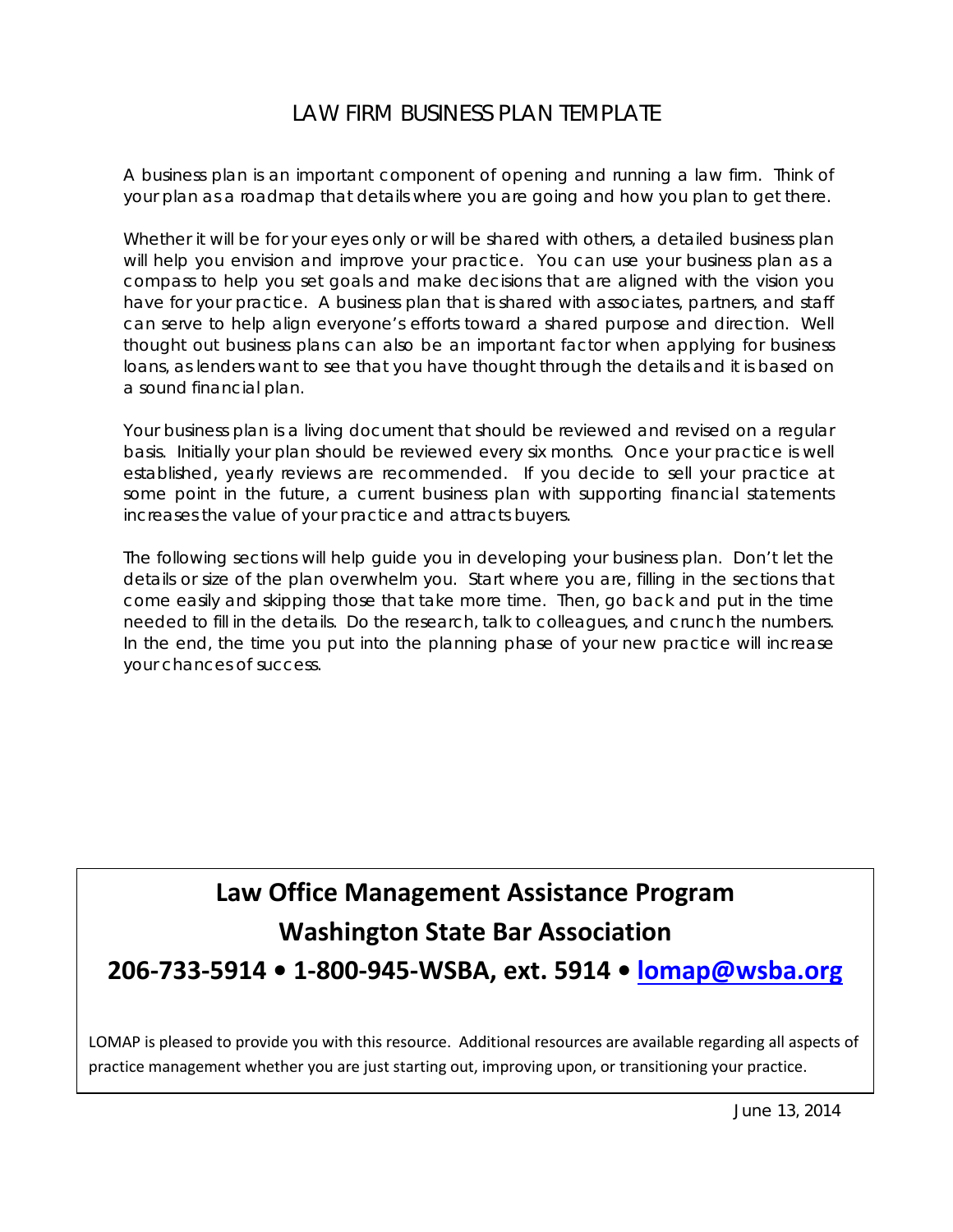- 1. **Executive Summary** [Although this is the first section of a business plan, it should be completed last. You will be using information gathered throughout the rest of your plan to complete the Executive Summary. This section is especially important if you try to obtain financing. In that situation, the Executive Summary is your chance to catch the attention of a lender with a positive first impression of you and your business plan. This is an impressive, persuasive, concise argument for the business.]
	- **a. Law Firm Description** [A one paragraph elevator pitch describing your firm.]
	- **b. Vision & Mission** [Macro-level view.]
	- **c. Practice Area(s)**
	- **d. Target Clients**
	- **e. Key Players**
	- **f. Unique Characteristics**
	- **g. Marketing Strategy**
	- **h. Financial Forecast**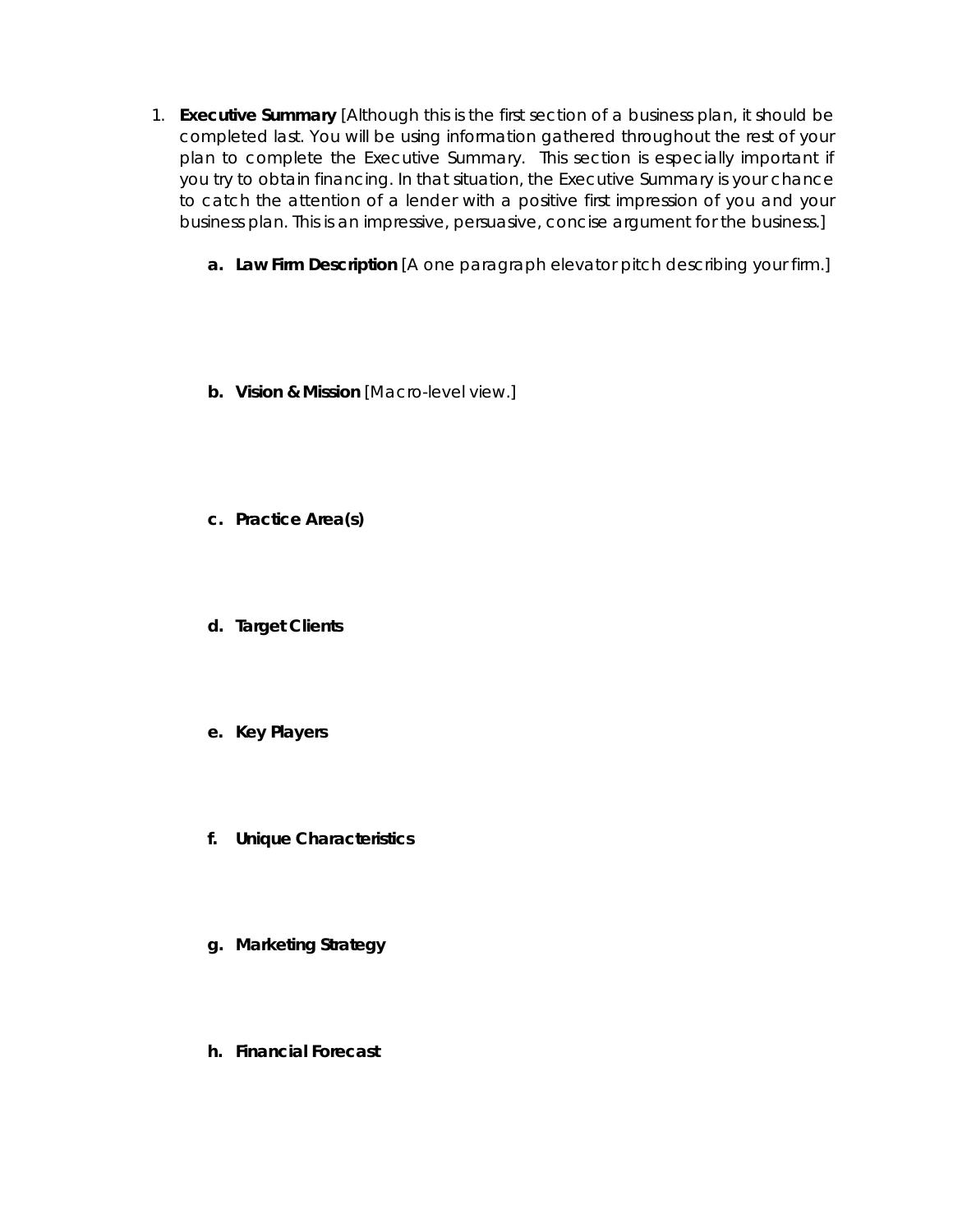#### 2. **Key Players**

## **a. Attorneys**

| Name | Partner/Associate/Contract   Compensation | <b>FTE</b> |
|------|-------------------------------------------|------------|
|      |                                           |            |
|      |                                           |            |
|      |                                           |            |
|      |                                           |            |
|      |                                           |            |

#### **b. Support Staff**

| Name | Title or Function | Compensation | <b>IFTE</b> |
|------|-------------------|--------------|-------------|
|      |                   |              |             |
|      |                   |              |             |
|      |                   |              |             |
|      |                   |              |             |
|      |                   |              |             |

#### **c. Outside Professionals/Consultants**

| Specialty            | Name | Rate | Frequency |
|----------------------|------|------|-----------|
|                      |      |      |           |
| Bookkeeper           |      |      |           |
| <b>CPA</b>           |      |      |           |
| <b>IT Specialist</b> |      |      |           |
| Website Designer     |      |      |           |
| Practice Mgmt        |      |      |           |
|                      |      |      |           |
|                      |      |      |           |

- 3. **Key Market Considerations**
	- **a. Initial Practice Areas** [Don't make your focus too broad or too specific.]

**b. Possible Future Practice Areas** [What areas would be considered a natural progression from your initial focus?]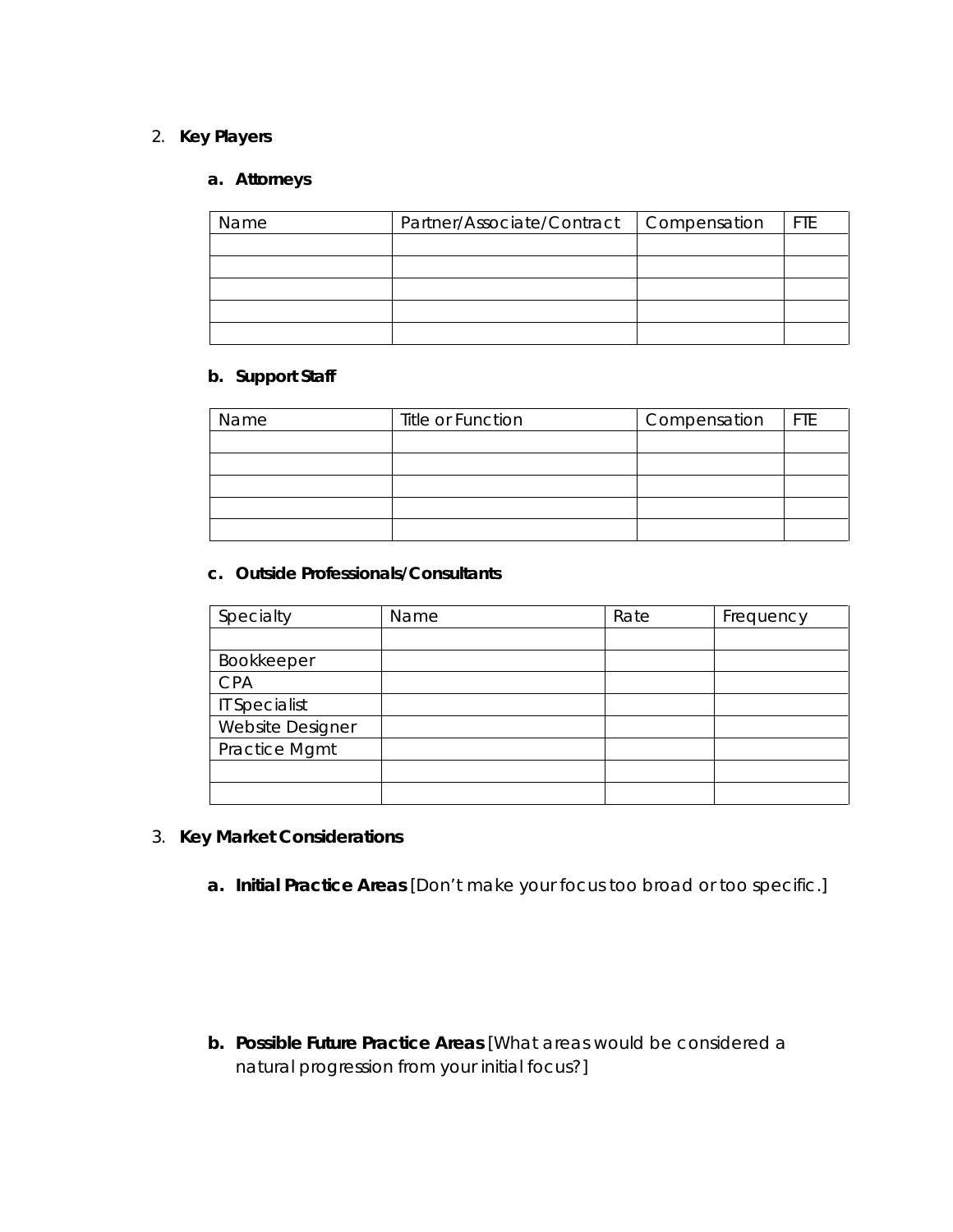**c. Client Demographics** [Who is your *ideal* client? Where are they located?]

- **d. Market Size** [Within your geographic reach, how many potential clients match your target demographics?]
- **e. Competition** [What other attorneys are already serving this client base?]
- **f. Uniqueness** [What is it that makes your firm stand out from the crowd?]
- **g. Marketing Plan**

4. **Financial Forecast**

#### **a. Start-up Expenses**

| Item                                    | <b>Estimated Cost</b> | Buy or Lease |
|-----------------------------------------|-----------------------|--------------|
|                                         |                       |              |
| Legal Fees to Establish Business Entity |                       |              |
| <b>Business License</b>                 |                       |              |
|                                         |                       |              |
| Office Space/Furnishings                |                       |              |
| <b>Security Deposit</b>                 |                       |              |
| Renovations                             |                       |              |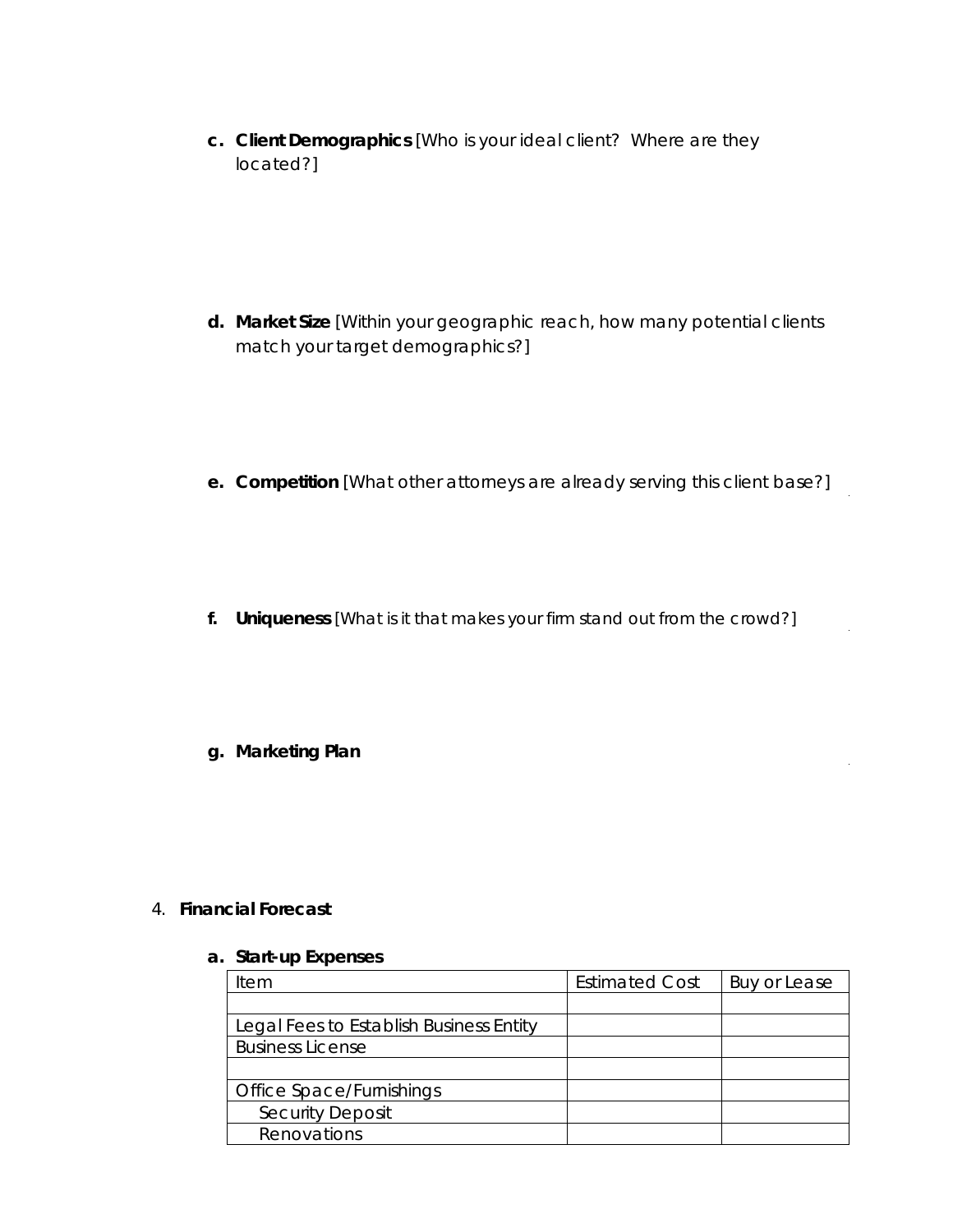| Desks/Chairs                   |  |
|--------------------------------|--|
| Conference Table/Chairs        |  |
| <b>Filing Cabinets</b>         |  |
| Reception Area Seating         |  |
|                                |  |
| Office Supplies/Equipment      |  |
| Laptop/Desktop                 |  |
| Monitor                        |  |
| Software                       |  |
| Scanner                        |  |
| Printer                        |  |
| Postage Machine                |  |
| <b>Office Supplies</b>         |  |
| <b>Cleaning Supplies</b>       |  |
| Coffee service                 |  |
|                                |  |
| Initial Marketing              |  |
| <b>Business Cards</b>          |  |
| <b>Website Creation</b>        |  |
| Letterhead                     |  |
| Signage                        |  |
| Announcements                  |  |
| Other                          |  |
|                                |  |
| <b>Total Start Up Expenses</b> |  |

# **b. On-going Expenses**

| Item                              | Monthly | Annually |
|-----------------------------------|---------|----------|
|                                   |         |          |
| <b>Staffing Expenses</b>          |         |          |
| Wage & Salary                     |         |          |
| Partners                          |         |          |
| Associates                        |         |          |
| <b>Contract Attorneys</b>         |         |          |
| Paralegals                        |         |          |
| <b>Bookkeeper</b>                 |         |          |
| Other                             |         |          |
| Payroll Taxes                     |         |          |
| Unemployment - State & Federal    |         |          |
| L&I                               |         |          |
| Medicare                          |         |          |
| Social Security                   |         |          |
| <b>Employee Medical Insurance</b> |         |          |
| <b>Employee Retirement Plan</b>   |         |          |
| <b>Other Employee Benefits</b>    |         |          |
|                                   |         |          |